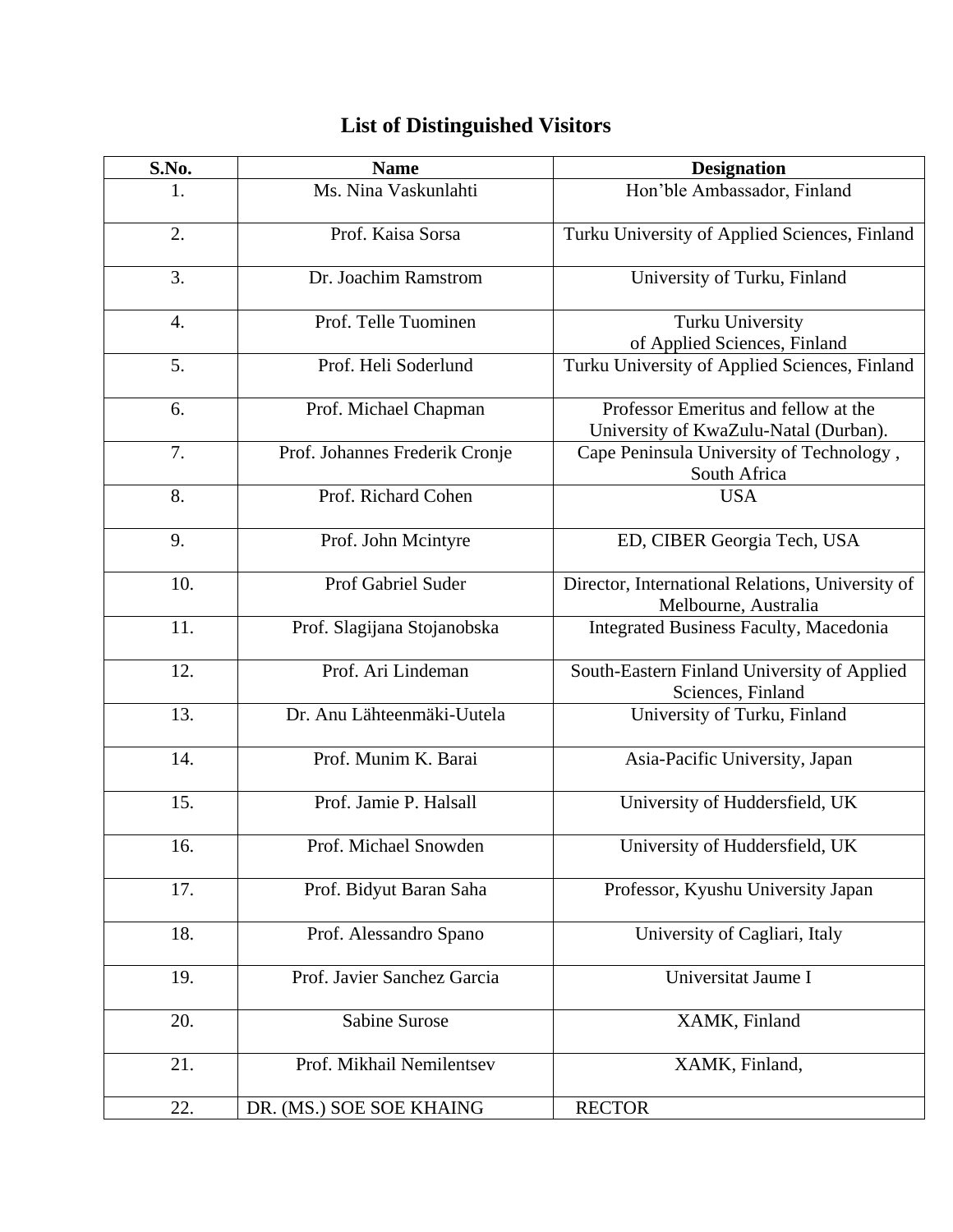|     |                           | UNIVERSITY OF COMPUTER STUDIES<br>(MONYWA), Myanmar                                                            |
|-----|---------------------------|----------------------------------------------------------------------------------------------------------------|
| 23. | DR. (MR.) TIN MAUNG WIN   | DEPUTY DIRECTOR GENERAL<br>DEPARTMENT OF BASIC EDUCATION,<br>Myanmar                                           |
| 24. | DR. (MR.) NYAN WIN THAN   | DEPUTY DIRECTOR GENERAL<br>DEPARTMENT OF TECHNICAL AND<br><b>VOCATIONAL EDUCATION AND</b><br>TRAINING, Myanmar |
| 25. | DR. (MS.) ME ME CHO HTWAY | DEPUTY DIRECTOR GENERAL<br>DEPARTMENT OF TECHNOLOGY<br>PROMOTION AND COORDIANTION,<br>Myanmar                  |
| 26. | DR. (MR.) SOE MYINT AYE   | PRO-RECTOR<br>MYITKYINA UNIVERSITY, Myanmar                                                                    |
| 27. | DR. (MS.) SOE SOE AYE     | PRO-RECTOR<br>WEST YANGON UNIVERISTY, Myanmar                                                                  |
| 28. | DR. (MS.) THAN THAN MYINT | PRO-RECTOR<br>HPA-AN UNIVERSITY, Myanmar                                                                       |
| 29. | DR. (MS.) YEE YEE OO      | PRO-RECTOR<br>TAUNGOO UNIVERSITY, Myanmar                                                                      |
| 30. | DR. (MS.) KAY THWE HLAING | PRO-RECTOR<br>YANGON UNIVERSITY OF EDUCATION,<br>Myanmar                                                       |
| 31. | DR. (MS.) SAN SAN AYE     | PRO-RECTOR<br>MAWLAMYINE UNIVERSITY, Myanmar                                                                   |
| 32. | Dr. (MS.) MYAT MYAT THAW  | PRO-RECTOR<br>SAGAING UNIVERSITY OF EDCUATION,<br>Myanmar                                                      |
| 33. | DR. (MS.) THAN THAN OO    | PRO-RECTOR<br>UNIVERSITY OF MAGWAY, Myanmar                                                                    |
| 34. | DR. (MS.) YIN MAYO THU    | PRO-RECTOR<br>YANGON UNIVERSITY OF FOREIGN<br>LANGUAGE, Myanmar                                                |